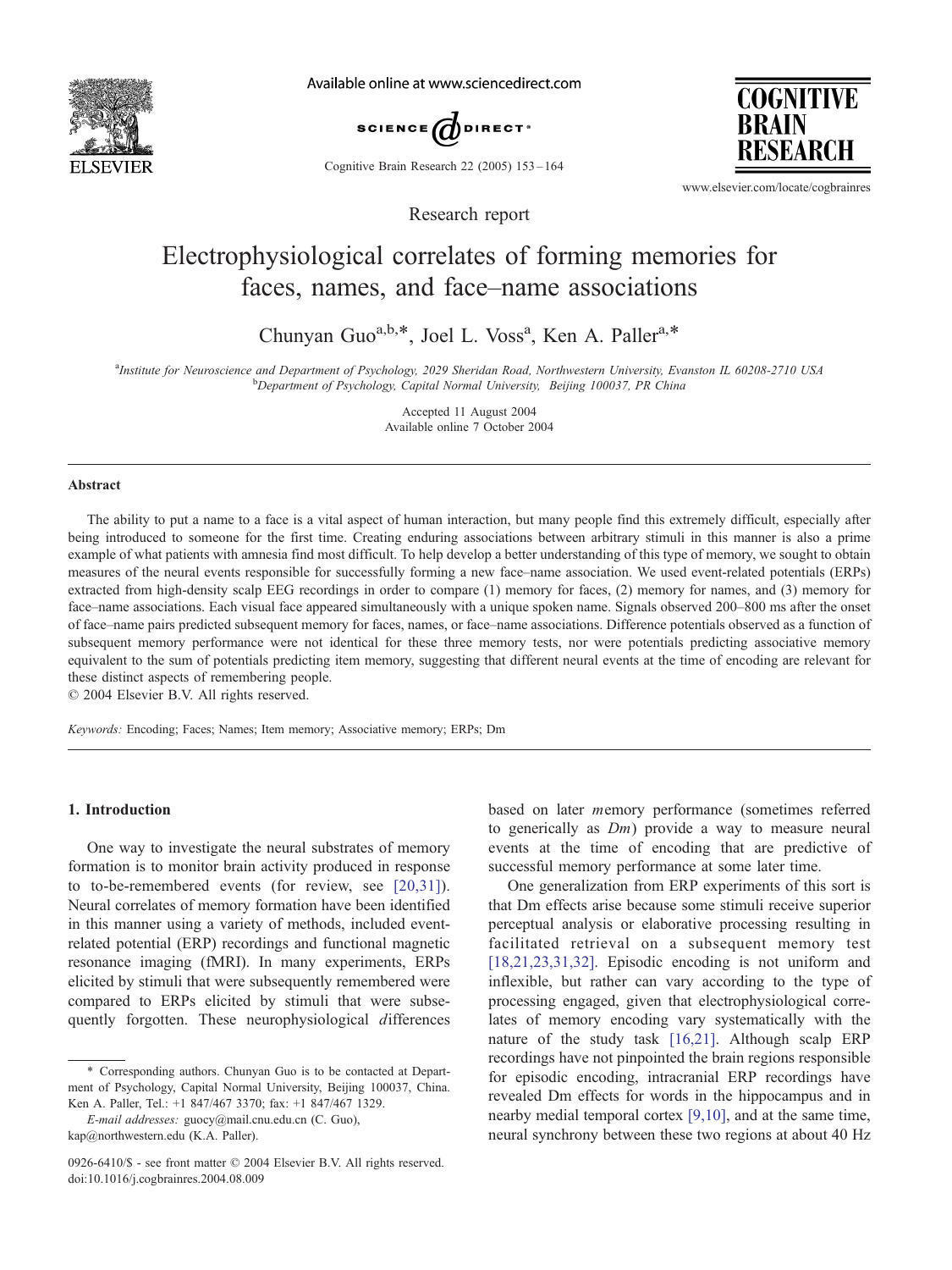was associated with memory formation [\[8\].](#page-10-0) Responses of single neurons in the medial temporal lobe were also shown to be predictive of later memory performance with word pairs [\[2\].](#page-10-0)

In a few recent studies, memory testing allowed separate Dm analyses according to whether stimuli were recognized on the basis of recollection or familiarity. In a study with facial stimuli, ERP correlates of memory formation differed for faces later recognized with concurrent retrieval of episodic details from the time of learning compared to faces later recognized with familiarity in the absence of episodic recollection [\[34\].](#page-11-0) In a study with verbal stimuli, young and older subjects showed a Dm for recollection, whereas only older subjects showed a Dm for familiarity [\[11\].](#page-10-0) In a study with pictures of objects, Dm for familiarity exhibited a left frontal topography, whereas Dm for recollection was right lateralized for the initial 150 ms and then bilateral [\[6\].](#page-10-0) Dm findings may tend to be more robust when memory testing is based on recollection, and are generally more consistent with recall testing than with recognition testing (e.g., Ref. [\[22\]\)](#page-10-0). On the whole, Dm findings require (1) a memory test that allows trials to be subdivided into distinct remembered and forgotten conditions, with enough trials in each condition to yield high signal-to-noise ratios for ERP analyses, (2) strong memory for a subset of the items such that remembered and forgotten items reflect differential encoding, and (3) processing relevant for memory formation associated with electrical activity that is well time-locked to stimulus presentation in the study phase rather than displaced in time [\[18\].](#page-10-0)

Based on neuropsychological evidence (e.g., Refs. [\[3,19,28\]](#page-10-0)), we presume that remembering novel associations between faces and names is likely to depend on many brain regions. Remembering faces differs from remembering names because of reliance on different sensory systems (visual and auditory, respectively). Remembering novel associations between faces and names is thus likely to require the combination of activity within multiple neocortical regions and the medial temporal lobe.

Insights into episodic memory formation have also been derived from recent fMRI investigations (e.g., Refs. [\[1,17,24,30\]\)](#page-10-0), and results are generally consistent with the notion that hippocampal and adjacent structures in the medial temporal lobe are critically involved in face–name memory. Findings reported by Sperling et al. [\[26,27\]](#page-10-0) implicated anterior hippocampus bilaterally, right entorhinal cortex, and left inferior prefrontal cortex in the formation of associations between a face and a name (presented concurrently in the visual modality). These results, along with functional connectivity analyses [\[27\]](#page-10-0) and high-resolution fMRI findings in a block-design study [\[35\]](#page-11-0) suggest that these brain regions are part of a network subserving associative memory for names and faces. In a related study, Small et al. [\[24\]](#page-10-0) showed that viewing faces and hearing names resulted in distinct activation patterns in the hippocampus subdivided along the long axis, and that face–name pairs produced activation that was not merely the summation of activation patterns for faces and names in isolation.

Here we investigated neural events associated with successful memory formation for three different aspects of face–name memory: remembering faces, remembering names, and remembering face–name associations. Multiple memory tests were used so that direct comparisons could be made among these three types of memory. Our goal was to determine whether electrical measures would implicate different neural activity responsible for memory formation in the case of face–name associations compared to either faces or names alone. Indeed, our findings suggest that memory formation does differ for these different aspects of face–name memory.

Subjects in our experiments viewed 140 novel faces, each presented simultaneously with a unique spoken name, while ERPs were recorded from 59 scalp locations. Names were gender-matched but were otherwise randomly assigned to faces. All three types of memory were tested for each face–name pair. In Experiment 1, the three tests were given after all stimuli were viewed in a single study phase. In Experiment 2, the memory test for face–name associations and a free recall test for names were both given after subjects studied 10 face–name pairs at a time. Face and name recognition tests were then given after 14 study-test blocks. As noted above, signal-to-noise considerations for ERP analyses require that performance be neither too good (yielding too few forgotten trials) nor too poor (yielding too few remembered trials). Accordingly, the use of different retention delays in the two experiments was intended to provide the opportunity to obtain a sufficient number of trials for examining Dm effects with each memory test.

#### 2. Experiment 1

#### 2.1. Methods

#### 2.1.1. Subjects

Fifteen right-handed students (six male and nine female) participated in the experiment and received monetary compensation. The mean age was 22.5 years (range=18–28 years).

#### 2.1.2. Stimuli

Visual stimuli consisted of a set of 210 photographs scanned from a 1994 high school yearbook. Each picture was presented in color within a rectangular area of 12.5 by 16 cm centered on a computer screen. Auditory stimuli consisted of a set of 210 names spoken in a female voice and delivered through a speaker directly behind the subject's head.

#### 2.1.3. Procedure

Each subject was tested individually following set-up for EEG recordings. Faces and names were presented in the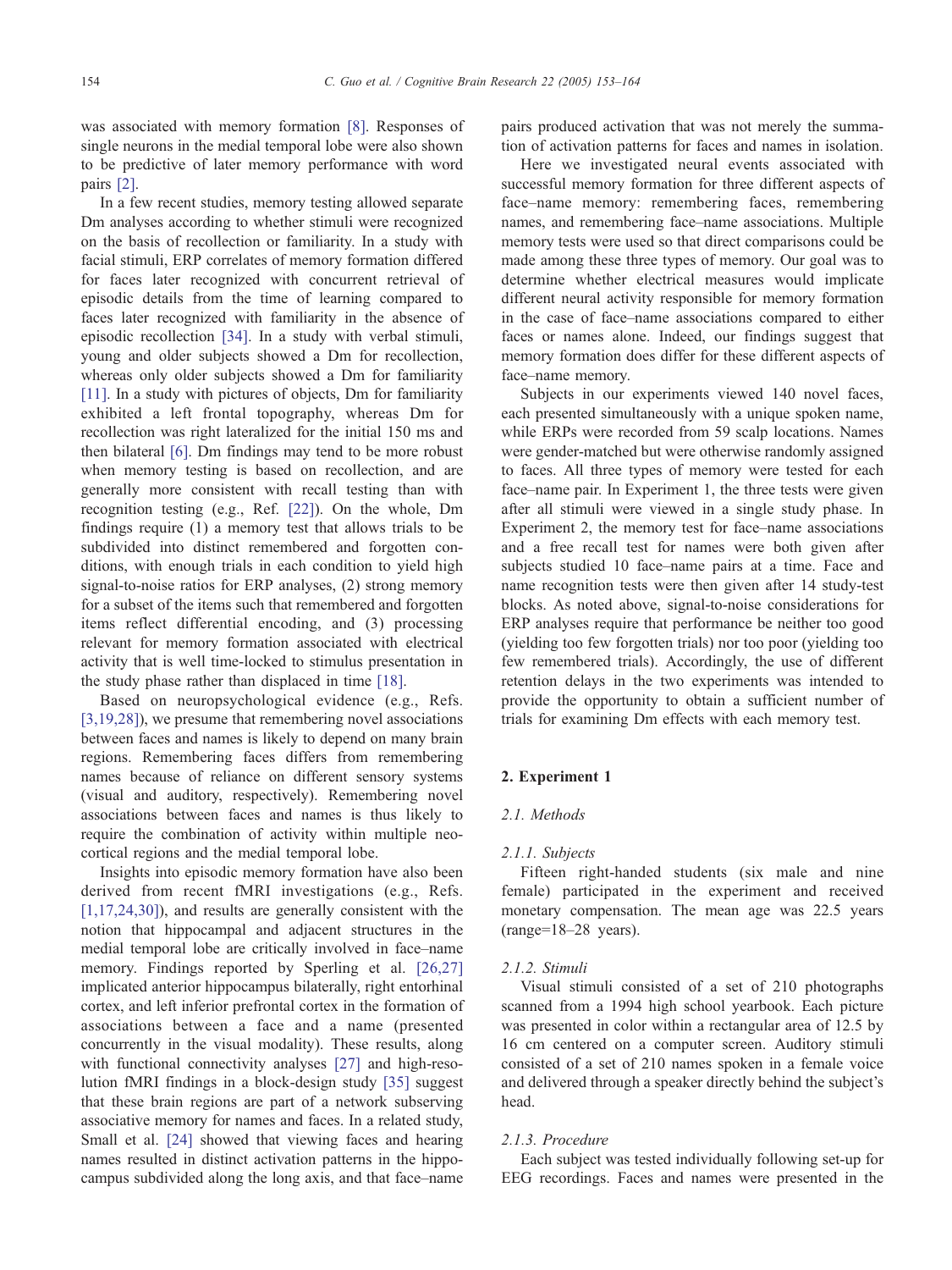study phase, and then three paper-and-pencil tests of recognition were given in the test phase. The three tests were always given in the same order.

In the study phase (Fig. 1), face–name pairs were presented in seven blocks of 20 (140 pairs in total). Subjects were instructed to press a button with their right hand as quickly as possible after the onset of each pair. Although this task response was easy, it ensured that attention was directed at the stimuli. Subjects were told in advance that memory for face–name pairs would be tested later. Face and name onset in the study phase were synchronized. Faces were presented for 1000 ms with random interstimulus intervals ranging from 3000 to 7000 ms (mean=5000 ms). A fixation cross was presented during each interstimulus interval. Each face subtended a visual angle of  $5.9^{\circ}$  by 7.6°. Name duration ranged from 350 to 850 ms (mean=556 ms). A break of at least 15 s was given after each block.

In the test phase, the first of three memory tests was a face memory test, given using nine pages of color face images, including all 140 faces from the study phase and 70 faces not viewed previously, in random order. No information was given about the relative proportion of old and new items on this test. Recognition confidence was assessed using a 4-point scale. Subjects were instructed to mark each face that they were certain did not appear in the study phase with an  $X'$ , and to mark all other faces with a number from 1 to 4 to reflect recognition confidence (1=Very Confident, 2=Confident, 3=Fairly Confident, 4=Not Very Confident). These recognition confidence ratings allowed us to categorize confidently remembered trials separately, a common practice in Dm analyses. Responses 1 and 2 were considered high-confidence memory responses. Given that low confidence is tantamount to a guess, we classified response 4 and X together as not remembered, as described below.

The second test was a *name memory test*, which was identical to the face memory test except that it was given using five pages listing all 140 names spoken during the study phase and 70 new names, in random order.

The third test was an association memory test, which was given using seven pages with all 140 face/name pairs from the study phase (a name printed below each face). These faces and names were paired as they had been presented during the study phase, but subjects were led to believe that half of the face/name pairings were correct and that half were incorrect. This subterfuge was used to prevent this test from taking an inordinately long time to complete and from being too difficult. Subjects attempted to mark each correct pairing using the same set of confidence ratings used on the previous two tests, and to not mark any of the incorrect pairings. On debriefing it appeared that none of the subjects knew that there were no incorrect pairings on the association memory test.

#### 2.1.4. ERP Recordings

Electroencephalographic recordings were made from 59 scalp sites using tin electrodes embedded in an elastic cap at locations designed to provide fairly even coverage across the scalp [\[33\].](#page-11-0) Three channels were used for monitoring horizontal and vertical eye movements. Trials contaminated by electro-ocular artifacts were excluded from ERP analyses. Impedance was less than 5 k $\Omega$ . EEG signals were filtered with a band-pass of 0.10–100 Hz and sampled at a rate of 500 Hz. Each averaging epoch lasted 1100 ms, including 100 ms prior to stimulus onset. The online reference (right mastoid) was converted offline to an average mastoid reference. ERP measurements were evaluated using repeated measures analysis of variance (ANOVA) with Geisser– Greenhouse correction when necessary.

## 2.2. Results and discussion

#### 2.2.1. Behavioral measures

We assessed memory performance for faces and names by comparing test-phase responses for old versus new items. In an initial analysis, the percent of items endorsed for each of the five response categories was computed ([Fig. 2A](#page-3-0)). To further quantify memory performance for studied items, scores were collapsed to yield two categories: remembered items were taken as those endorsed as old with high confidence (levels 1 and 2); forgotten items were taken as those endorsed as old with low confidence (level 4, which were taken to be guesses) or as new. Intermediate confidence items (level 3) were excluded. This strategy allowed us to compute ERPs separately for these two categories of trials.

Responses to new items provided estimates of guessing rates. Accordingly, corrected memory scores were computed



Fig. 1. Schematic representation of the study phase.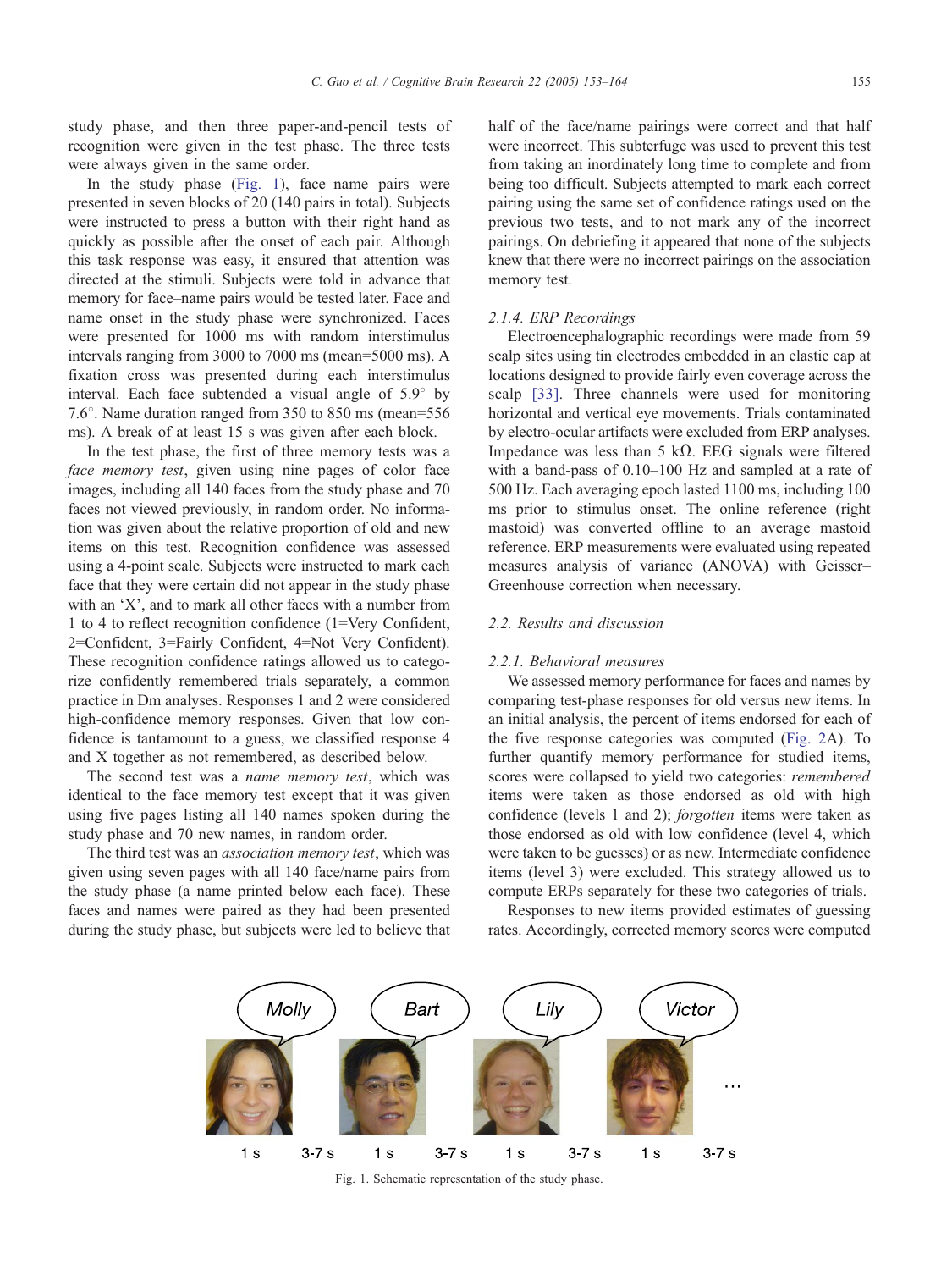<span id="page-3-0"></span>

Fig. 2. Recognition results from Experiment 1 (A) and Experiment 2 (B). The percent of items endorsed for each response category is shown: O-1=very confident old; O-2=confident old; O-3=fairly confident old; O-4=not very confident old; N=new. In the association memory test in Experiment 2, only three levels of confidence were used.

using these two collapsed categories of remembered and forgotten as follows. First, a hits-minus-false-alarms measure was computed by subtracting the remembered endorsement rate for new items from that for old items (high confidence items only). This measure indicates percentage points above a guessing baseline for accurately remembered items. Second, a correct-rejections-minus-misses measure was computed by subtracting the forgotten endorsement rate for old items from that for new items. This measure indicates percentage points above baseline for correctly rejected new items. These two scores were not identical because items with confidence level 3 were excluded (the percentage of level 3 responses ranged from 4 to 34 for face memory and 1 to 31 for name memory). In the absence of veridical memory, these two measures would be near zero. To provide a single measure of memory performance for each individual for each test, these two measures were averaged to yield a corrected memory score.

For the face recognition test, the mean corrected memory score was 17.48 (S.E.=2.89). For the name recognition test, the mean corrected memory score was 21.87 (S.E.=2.84). This trend for name memory to be better than face memory was not statistically significant  $[t(13)=1.46, p=0.17]$ . There was no corrected memory score in the association test because there were no new items.

Given that three memory tests were used for each item, the results would be less informative to the extent that memory for items and associations were highly correlated. In the extreme, if each item either was remembered on all three tests or was forgotten on all three tests, Dm would appear identical for all three tests. However, results from an item analysis showed that memory for face–name associations was not perfectly correlated with memory for faces or names. That is, correct performance on one test did not guarantee correct performance on the other. Rather, there were many face–name pairs for which the face was remembered and the association forgotten, or vice versa, and likewise for names and associations, and for faces and names, as shown in Table 1.

## 2.2.2. ERP measures

ERPs elicited by face–name pairs in the study phase were computed on the basis of subsequent performance on each memory test. As described above, the classification of "remembered" included only those trials with a correct recognition response and a high confidence level  $(1 \text{ or } 2)$ . The classification of "forgotten" included all trials without correct recognition and those with correct recognition at the lowest confidence level (level 4). Corresponding ERPs from four midline scalp locations, averaged across all subjects, are shown in [Fig. 3.](#page-4-0) Topographic analyses were also conducted (see below), and inspection of results from all other scalp locations showed that a good overview of the results was provided by this midline analysis.

Clear differences as a function of subsequent memory were observed at several latencies. For example, beginning about 300 ms after stimulus onset, ERPs were more positive when a face was subsequently remembered compared to when it was forgotten. This ERP difference is termed Dmfaces. In contrast, ERPs were more negative when a name was subsequently remembered compared to when it was forgotten. This ERP difference is termed Dm-names. ERPs were highly similar when an association was subsequently remembered compared to when it was forgotten, although there were trends for some differences, termed Dm-

Table 1

Average number of trials per subject for conditions with the same outcome (remembered or forgotten) on two memory tests (consistent performance) or with a different outcome on two memory tests (inconsistent performance)

|              | Consistent performance |             | Inconsistent performance |             |
|--------------|------------------------|-------------|--------------------------|-------------|
| Term         | $A^+$ , $F^+$          | $A-$ , $F-$ | $A^+, F^-$               | $A-, F+$    |
| Experiment 1 | 26.4                   | 40.5        | 18.9                     | 18.6        |
| Experiment 2 | 48.0                   | 27.6        | 22.9                     | 41.6        |
| Term         | $A^{+}, N^{+}$         | $A-$ , $N-$ | $A^+, N^-$               | $A-$ , $N+$ |
| Experiment 1 | 31.4                   | 43.2        | 15.6                     | 17.0        |
| Experiment 2 | 59.1                   | 13.9        | 117                      | 55.2        |
| Term         | $F^{+}$ , N+           | $F-, N-$    | $F^{+}$ , N-             | $F-, N^+$   |
| Experiment 1 | 26.1                   | 36.2        | 20.1                     | 21.7        |
| Experiment 2 | 35.9                   | 37.6        | 35.0                     | 31.6        |

A+=association remembered; A-=association not remembered; F+=face remembered, F-=face not remembered; N+=name remembered, N-=name not remembered (name recognition in Experiment 1, name free recall in Experiment 2). Correlational analyses showed similar findings. In Experiment 1 face and association memory were correlated ( $r=0.61$ ,  $p<0.05$ ), as were name and association memory ( $r=0.73$ ,  $p<0.01$ ). In Experiment 2, face and association memory were not correlated ( $r=-0.30$ ,  $p>0.05$ ), nor were name and association memory ( $r=0.05$ ,  $p>0.05$ ). The significant correlations in Experiment 1 may reflect the close temporal proximity of the three tests, but in any event there were enough inconsistent trials to yield different Dm findings for the three tests.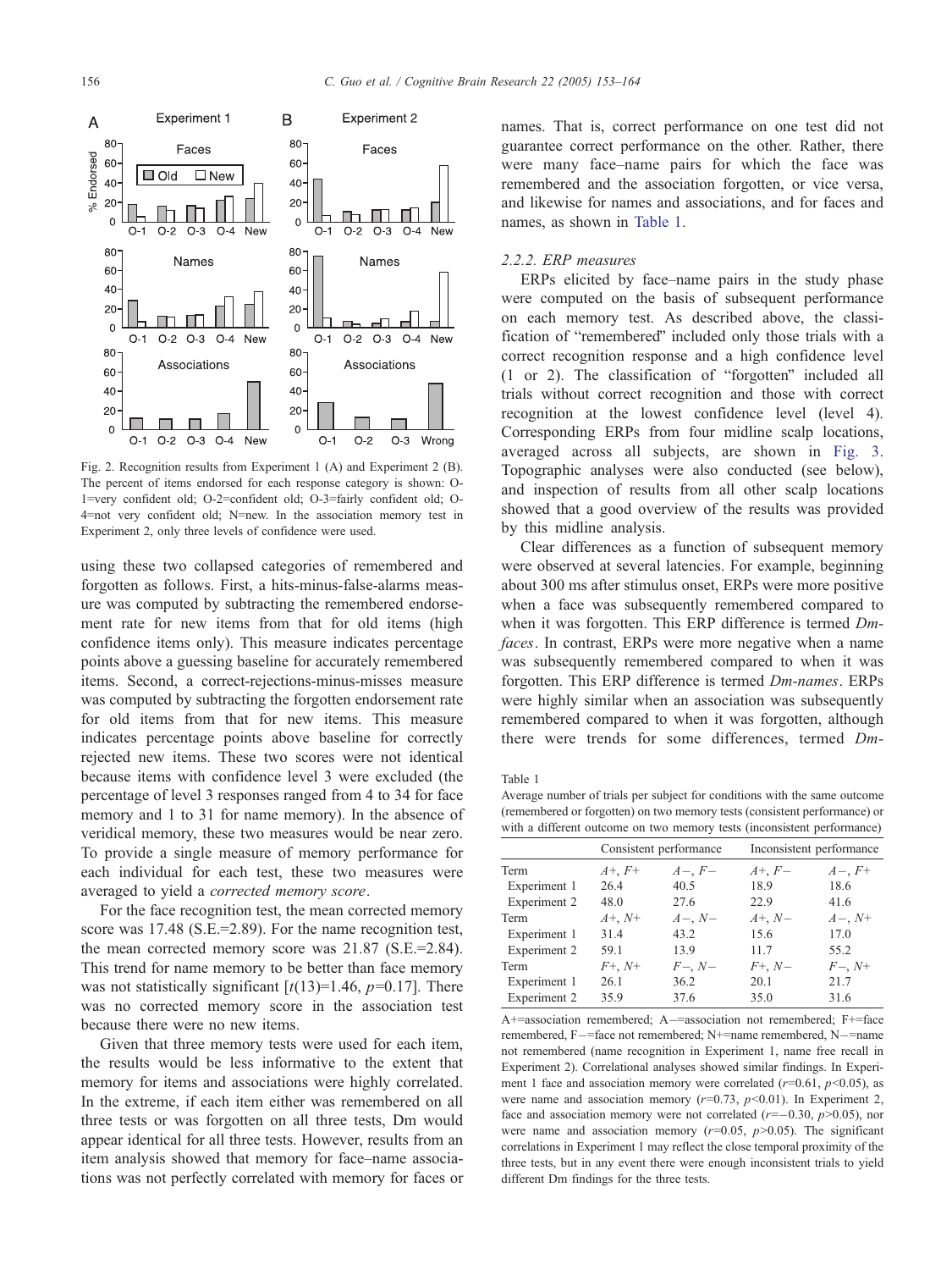<span id="page-4-0"></span>

Fig. 3. ERPs from the study phase in Experiment 1. Recordings are shown for subsequently remembered and forgotten items from four midline scalp locations (approximately situated at Fz, Cz, Pz, and Oz).

associations. At approximately 300 ms ERPs appeared slightly more positive for remembered associations, and at approximately 500 ms less positive for remembered associations.

Subsequent memory effects can also be viewed as difference waves computed by subtracting ERPs for subsequently forgotten trials from ERPs for subsequently remembered trials. For example, Dm-faces was evident as a prolonged positivity over much of the epoch beginning at about 200 ms ([Fig. 4A](#page-5-0)). Dm-names, in contrast, was evident as a relative negativity large at early latencies, decreasing by 600 ms, and then increasing again.

Subsequent memory effects were quantified by measuring mean amplitudes in three contiguous latency intervals (200–400, 400–600, and 600–800 ms) relative to the mean amplitude of the prestimulus baseline  $(-100-0)$  ms, set to 0  $\mu$ V in figures). Similar intervals have been used in prior studies of related subsequent memory phenomena [\[12,18\].](#page-10-0) Although initial analyses focused on four midline locations, subsequent analyses confirmed that important effects at other locations were not missed in this initial analysis. These measurements were submitted to a four-way repeated-measures analysis of variance (ANOVA); the four factors were subsequent memory (remembered and forgotten), test (face, name, and association), interval (200– 400, 400–600, and 600–800 ms), and location (Fz, Cz, Pz,

and Oz). There were two significant interactions involving subsequent memory. A significant interaction between subsequent memory and test  $[F(2,28)=6.1, p=0.007]$ indicated that ERP differences between remembered and forgotten varied with test. A significant interaction between subsequent memory and interval  $[F(2,28)=4.45]$ ,  $p=0.022$ ] indicated that Dm varied with latency. Accordingly, we analyzed results for each test separately to determine which subsequent memory effects were reliable. Dm across the three time intervals and the four midline electrodes was significant in the face memory test  $[F(1,14)=10.0, p=0.007]$ , and in the name memory test  $[F(1,14)=6.87, p=0.02]$ , but not in the association memory test. Additional analyses showed how these effects varied with time interval. Dm-faces was marginal for the 200–400 ms interval  $[F(1,14)=4.45, p=0.053]$  and significant for the 400–600 and 600–800 ms intervals  $[F(1,14)=10.05,$  $p=0.007$ ;  $F(1,14)=6.14$ ,  $p=0.027$ ]. Dm-names was significant for the 200–400 ms interval  $[F(1,14)=17.14,$  $p=0.001$ ], and showed a marginal interaction with location for the 400–600 ms interval  $[F(3,42)=3.28, p=0.061]$ , due to significant differences at frontal and central locations  $[F(1,14)=10.08, p=0.007, \text{ and } F(1,14)=4.72, p=0.047,$ respectively]. The different topography and time course of Dm-faces and Dm-names can be observed in the topographic maps shown in [Fig. 4B](#page-5-0).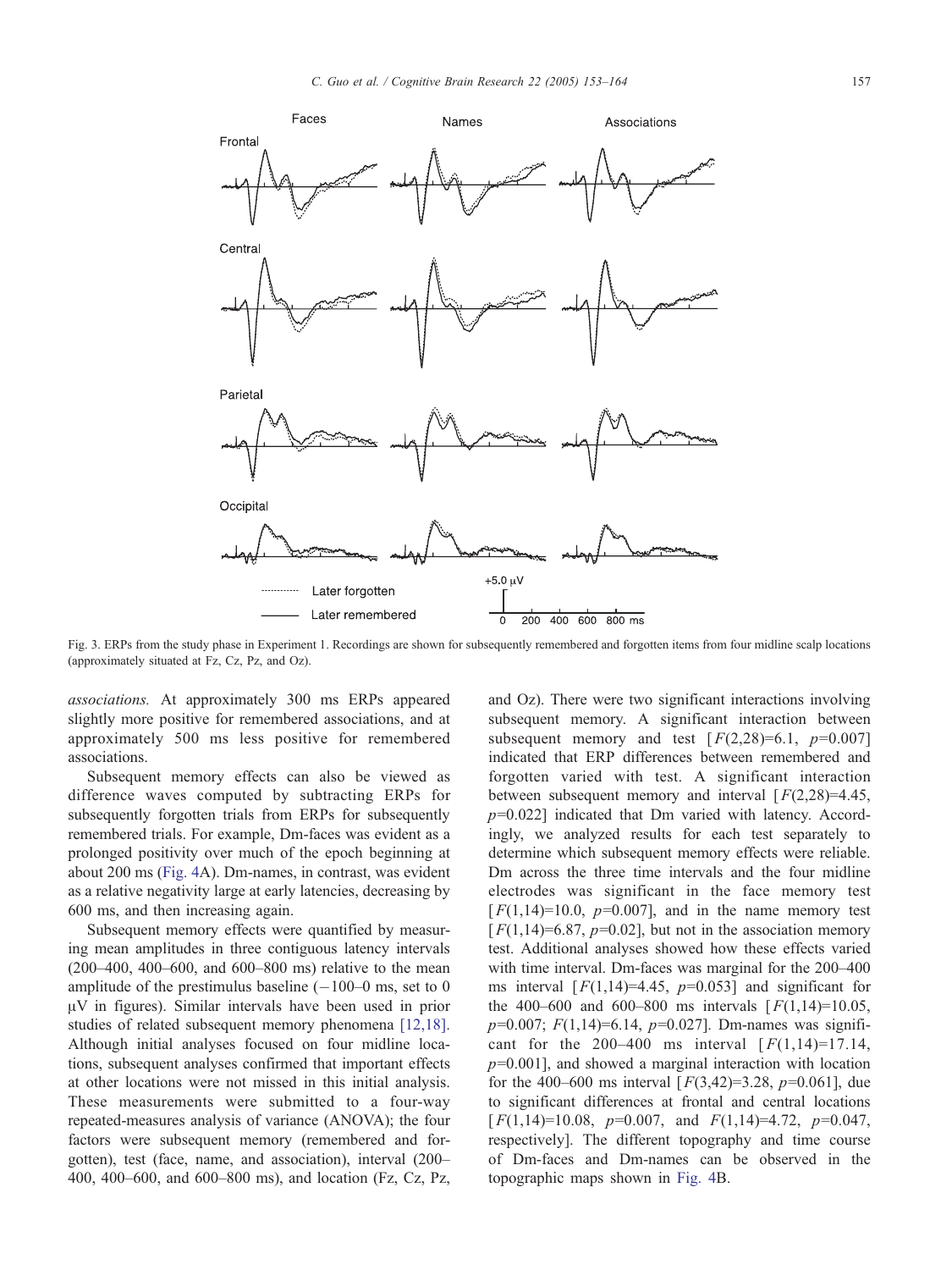<span id="page-5-0"></span>

Fig. 4. ERP difference waves in Experiment 1 were computed by subtracting ERPs to forgotten items from ERPs to remembered items (A). Recordings shown were from the location with the largest Dm, as shown by corresponding stars in (B), which shows topographic maps for each difference wave computed for three intervals, 200–400, 400–600, and 600–800 ms. Topographic maps show amplitudes on the head as if viewed from above, and were computed using a spherical spline interpolation. Difference waves (C) and topographic maps (D) are shown in an analogous fashion for data from Experiment 2.

Across-subject correlations were also computed between the corrected memory scores and Dm amplitude for the three different tests. None of these correlations reached significance.

Whereas Dm-faces in the present experiment was similar to that observed in prior experiments [\[25,34\],](#page-10-0) Dm-names showed a negative polarity that is fairly uncommon in the Dm literature. Interestingly, a negative Dm based on subsequent recognition was also reported in one study conducted with auditory stimuli [\[4\].](#page-10-0) This ERP effect was observed for subjects who were instructed to intentionally memorize novel environmental sounds, but not in subjects who heard the sounds under incidental learning conditions, suggesting that the Dm findings reflected some active encoding process that might have been similar to the process engaged for subjects in the present experiment listening to auditory names.

The results from Experiment 1 demonstrated clear subsequent memory effects for face recognition and name recognition. Strikingly, these two effects were opposite in polarity. The third effect, Dm-associations, was small in amplitude and generally nonsignificant, although there was an early trend resembling Dm-names and a later trend resembling Dm-faces. One possibility is thus that Dmassociations reflected a conjunction of processing associated with effective face encoding and with effective name encoding, essentially averaging Dm-faces and Dm-names together so that they largely cancelled each other out. Alternatively, reduced amplitudes for Dm-associations could have resulted from poor memory performance on this test and, consequently, minimal substantive encoding differences between the categories of remembered and forgotten pairs. Indeed, a very low proportion of highconfidence old responses were observed on this test. The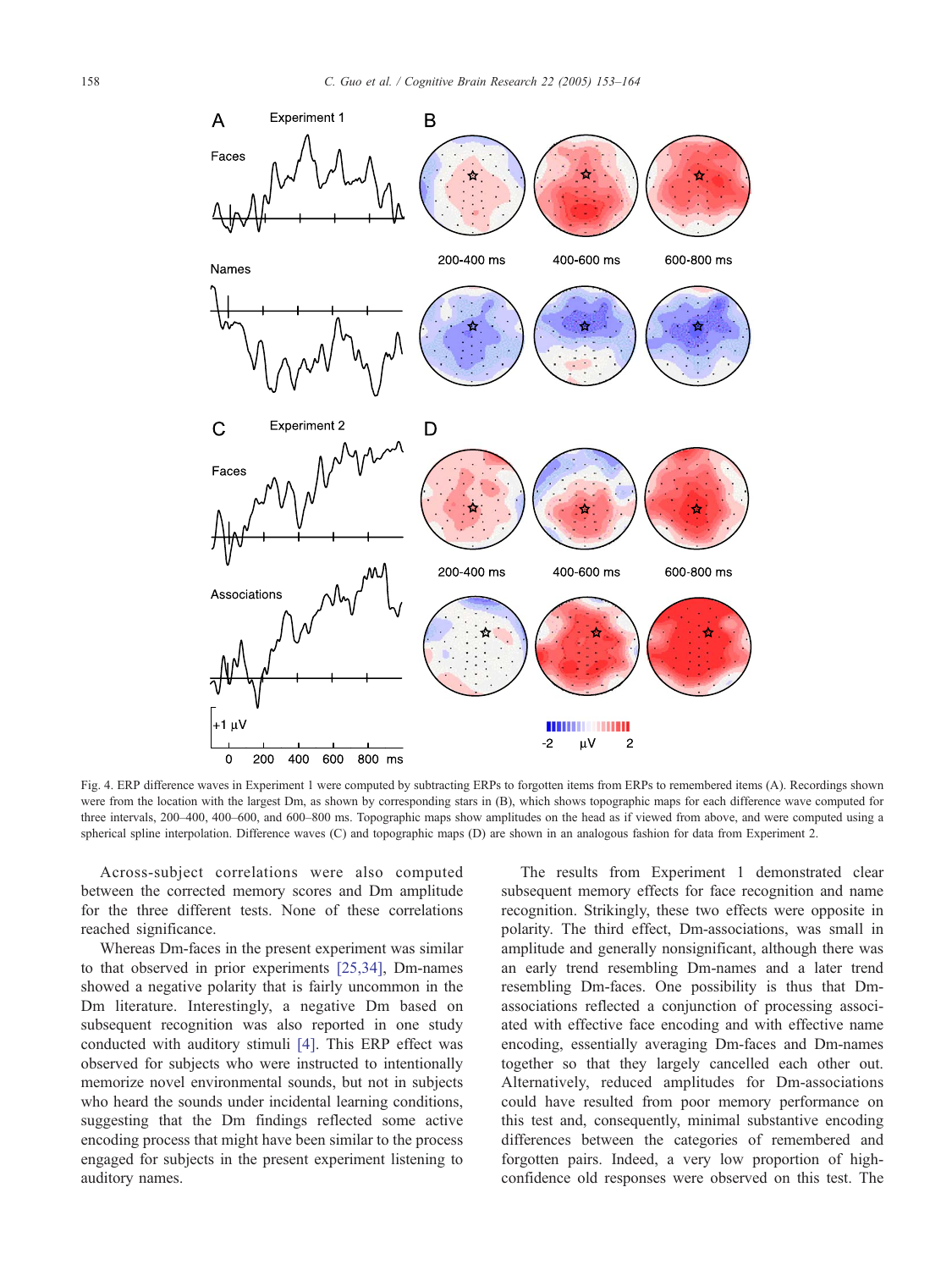associative memory test was given after the face and name recognition tests because performance on these other two memory tests would have been strongly affected by the faces and names presented in the associative test if that test had been given earlier, and we wanted to be able to make valid observations of Dm-faces and Dm-names. The downside of this design was that the retention delay may have been too long and the number of trials too great to yield strong memory for these new associations. Therefore, Experiment 2 was designed so that Dm-associations could be analyzed on the basis of stronger memory for face– name pairs, assessed after each set of 10 face–name pairs rather than after all 140 pairs and after two tests for item memory.

## 3. Experiment 2

### 3.1. Methods

Stimuli and ERP recording methods were the same as in Experiment 1, except that the recording band-pass was 0.05–200 Hz with a sampling rate of 1000 Hz. Digital filtering with the same filter settings as in Experiment 1 (0.10–100 Hz) showed negligible differences in ERP waveforms as a function of filtering.

#### 3.1.1. Subjects

Fifteen right-handed students (five male and ten female) participated in the experiment and received monetary compensation. The mean age was 21.1 years (range=18– 25 years). One additional subject was excluded due to poor memory performance such that less than 25 trials remained for ERP averages.

## 3.1.2. Procedure

Ten face–name pairs were presented in each of 14 blocks (140 pairs in total, as in Experiment 1). Gender was alternated across block such that each block included either all males or all females. A distraction task and two memory tests followed each set of 10 face–name pairs. The distraction task lasted 20 s, during which the subject counted backwards aloud by threes from a three-digit number shown on the screen. The subject then attempted to recall names from the preceding study list, which were spoken aloud by the subject and recorded by the experimenter. This was the free recall test for names. Next, the matching-style association memory test was given. The 10 faces and names from the preceding study list were shown together on the screen (faces in two rows, with names near the bottom of the screen, in random order). Subjects attempted to select the correct pairings by filling in 10 boxes on a sheet of paper that corresponded to the 10 faces on the screen, and using the numbers 1–10 that were shown adjacent to each name. Confidence was assessed using three levels  $($ <sup>++ $)$ =high confidence or level 1;  $+$  $=$ mild con-</sup>

fidence or level 2; blank=low confidence or level 3). Following the final study-test block, subjects performed a face memory test and a name memory test identical to those used in Experiment 1. The four tests were always given in the same order.

# 3.2. Results and discussion

## 3.2.1. Behavioral measures

In the free recall test, names were recalled on 48.2% of the trials. Associations were remembered correctly on 41.1% of the trials. Memory performance on these two tests was quite good, considering that guessing would yield very low accuracy. Patterns of recognition performance for faces and names ([Fig. 2B](#page-3-0)) were somewhat similar to those found in Experiment 1. For the face recognition test, the mean corrected memory score was 39.64 (S.E.=6.05). For the name recognition test, the mean corrected memory score was 64.81 (S.E.=3.68). Name memory was significantly better than face memory  $\lceil t(14)=4.218, p=0.001 \rceil$ . Moreover, name recognition was so accurate that there were too few trials for a Dm computation, so results from the three other memory tests were emphasized instead. Stimulus presentation in the association memory test as well as the generation of names in the free recall test probably functioned to provide additional study opportunity, leading to higher memory scores in the face and name recognition test compared to corresponding scores in Experiment 1.

As in Experiment 1, we conducted an item analysis to determine whether memory performance on one test could be predicted by memory performance on another test. Results showed that memory performance in the three tests was somewhat independent (see [Table 1\)](#page-3-0).

# 3.2.2. ERP measures

Trials were classified as remembered in the face memory test when there was correct recognition with high confidence (level 1 or 2). Forgotten trials included those when the face was not recognized and when it was recognized with low confidence (level 3 or 4). For names, free recall results were used to classify trials (name recognition performance yielded too few forgotten names to allow for a sufficient signal-to-noise ratio, see [Fig. 2B](#page-3-0)). Trials were classified as remembered in the association memory test if the face–name match was correct with high confidence (level 1 or 2) and as forgotten if the face–name match was incorrect.

ERPs elicited by face–name pairs in the study phase were computed according to subsequent performance on the face memory test, the name recall test, and the association memory test, as shown in [Fig. 5.](#page-7-0) Dm-faces was similar to that in Experiment 1, in that there was a more positive-going ERP for subsequently remembered faces than for forgotten faces. Dm-names (based on the name free recall test) was apparent at approximately 300 ms, when ERPs for remembered names at the midline parietal location were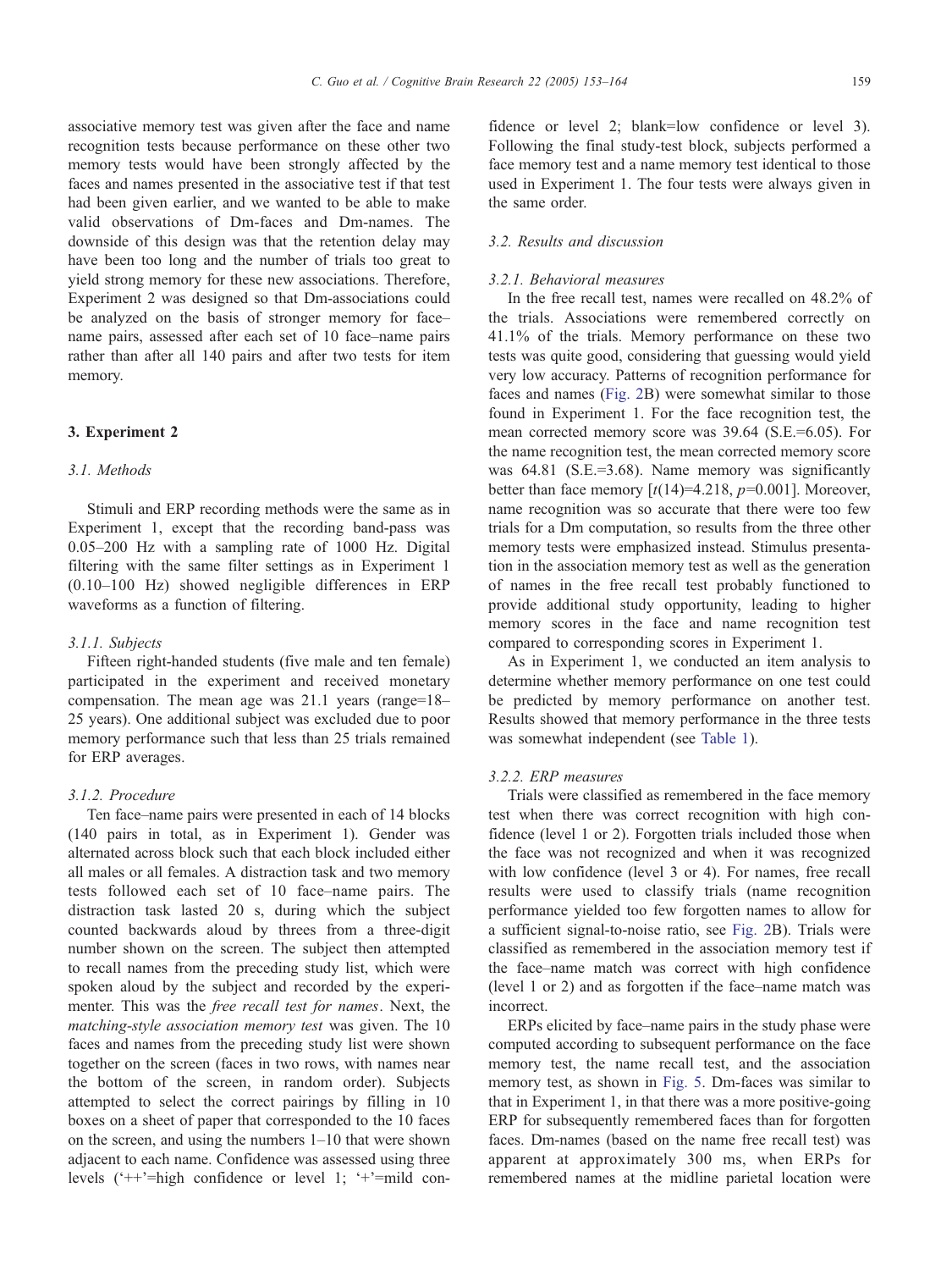<span id="page-7-0"></span>

Fig. 5. ERPs from the study phase of Experiment 2. Recordings are shown for subsequently remembered and forgotten items from four midline scalp locations (approximately situated at Fz, Cz, Pz, and Oz).

more positive than ERPs for forgotten names. The largest differences were observed for associations. Dm-associations took the form of a prolonged positivity relatively greater for subsequently remembered associations than for forgotten associations. These effects can be viewed as difference waves computed between remembered and forgotten conditions [\(Fig. 4C](#page-5-0)) and as topographic maps ([Fig. 4D](#page-5-0)).

Subsequent memory effects were again quantified by measuring mean amplitudes in three intervals and measurements were submitted to a four-way repeated-measures ANOVA. Factors were subsequent memory (remembered and forgotten), test (face, name, and association), interval (200–400, 400–600, and 600–800 ms), and location (Fz, Cz, Pz, and Oz). The main effect of subsequent memory was significant  $[F(1,14)=15.57, p=0.001]$ , but differed across midline electrodes [subsequent memory by location interaction,  $F(3,42)=3.44$ ,  $p=0.039$ ].

To analyze the time course of subsequent memory effects, a repeated-measures ANOVA with factors subsequent memory (remembered and forgotten) and location (Fz, Cz, Pz, and Oz) was run for each test and each interval. Dm-faces was significant for two of the three intervals  $[F(1,14)=5.00, p=0.042; F(1,14)=2.23, p=0.16;$  $F(1,14)=6.51$ ,  $p=0.023$ , respectively, for 200-400, 400-600, and 600–800 ms]. Dm-associations was significant in all three intervals  $[F(1,14)=5.98, p=0.028; F(1,14)=19.04,$   $p=0.001$ ;  $F(1,14)=15.59$ ,  $p=0.001$ ]. In some ways, Dmfaces and Dm-associations were similar.

One possible explanation for this outcome could be that faces presented in the association test provided additional study opportunity that may have been more effective for those faces for which the face–name pairing was remembered correctly. However, the similarity between Dm-faces across the two experiments, as well as apparent topographic divergence, casts some doubt on this possibility (see [Fig. 4\)](#page-5-0) and instead suggests that Dm-faces and Dm-associations reflect nonidentical encoding processes. However, a topographic analysis failed to reveal a significant difference between Dm-faces and Dm-associations [amplitude normalized values measured from 200–800 ms from 59 channels were submitted to a two-way ANOVA and yielded a nonsignificant interaction between test (face or association recognition) and electrode,  $F(58,812)=0.4$ ,  $p=0.76$ .

Dm-names was not significant in any interval  $\lceil F(1,14)=3.83, p=0.071; F(1,14)=3.37, p=0.088;$  $F(1,14)=1.94$ ,  $p=0.185$ ]. The marginal nature of Dm-names may reflect the short retention delay prior to the free recall test. The names produced by subjects in this test may have come to mind partly from working memory processes that bridged the distraction task, and may not correspond to the long-term memory formation as operative in Experiment 1. Also, the initially recalled names may have provided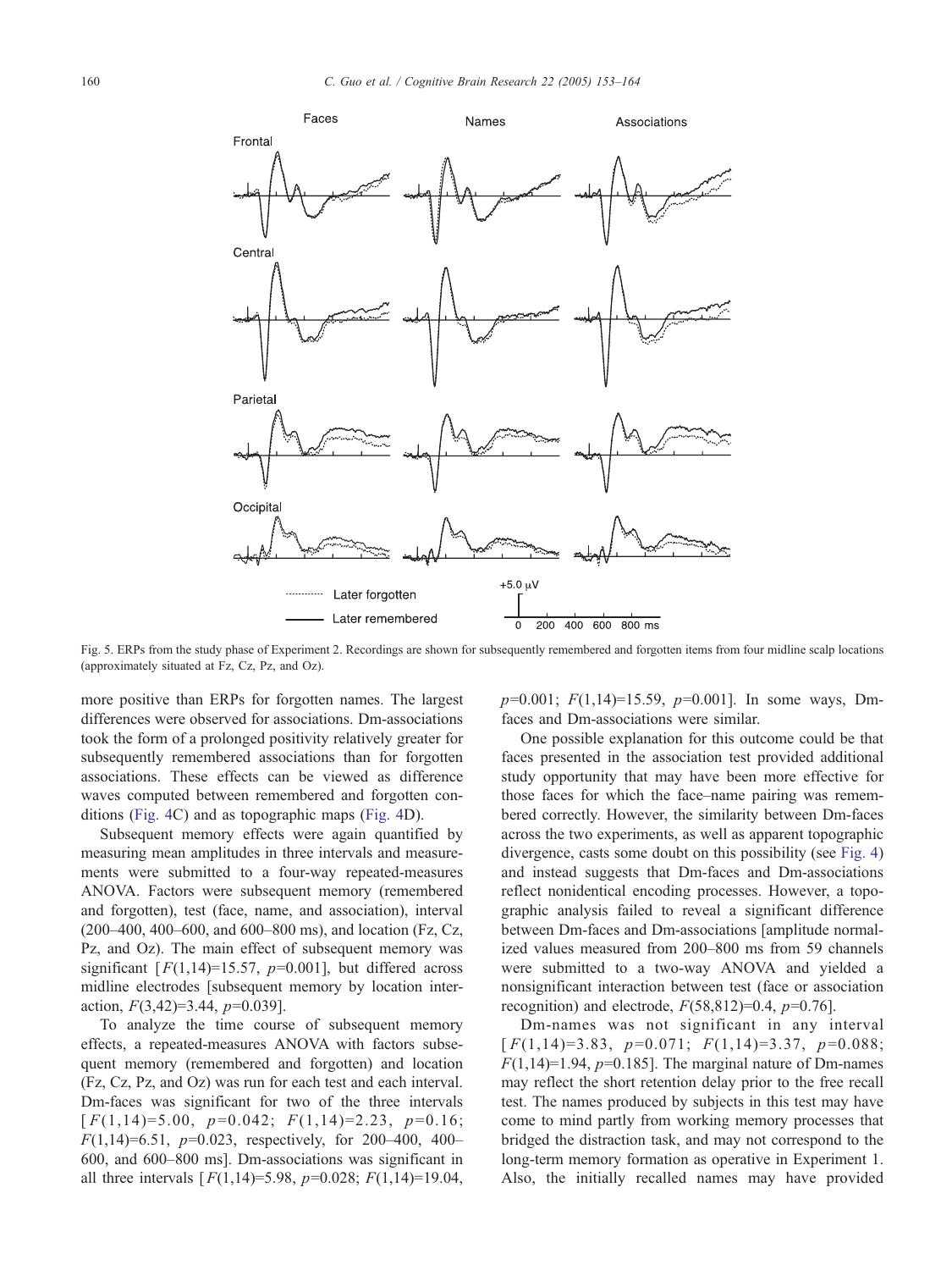<span id="page-8-0"></span>interference that acted to prevent other names from being recalled, in which case the recalled/non-recalled contrast would not truly reflect processing differences at the time of encoding.

## 4. General discussion

When we meet new people in our daily experiences, there are multiple aspects of perceptual information processing that can be important for subsequent memory. For example, we may need to recall the name when we see the face again, we may need to recall the name without seeing the face, we may need to recognize the name among many names, we may need to recognize the face among many faces either with or without being prompted by the name, or we may need to be able to match the appropriate name to a given face. Which specific aspects of memory encoding and storage support memory performance in these different circumstances? To begin to address this question, it would be helpful to determine whether or not such varied instances of memory for people rely on identical memory storage mechanisms put into play when a face and name are first encountered. Indeed, our results showed that neural events at the time of encoding that are predictive of subsequent memory differed according to the type of memory test given.

Our approach to comparing memory formation for faces, names, and face–name associations was to test memory with multiple tests for every face–name pair presented in the study phase. This approach had the advantage of allowing comparisons across the same subjects and the same studyphase EEG responses. Two disadvantages, however, were that retention delay was not the same for each test, and that in some cases performance on one test was influenced by intervening events due to another memory test. We decided that these disadvantages were outweighed by the possible benefit of making comparisons based on the same data collected in response to face–name pairs in the study phase. If the different tests were instead employed in different subjects, or for different face–name pairs within subjects, interpretations would possibly be limited by differences in the way encoding occurred across pairs (although this approach is still worthy of future investigation). Accordingly, interpretive limitations in the present experiment include differing retention delays and intervening test experiences across the two experiments. Nevertheless, results from the two experiments taken together provided new information about these different aspects of face–name learning.

Interestingly, our behavioral data showed that people could remember a face or a name but still fail to remember the corresponding face–name association ([Table 1\)](#page-3-0). This finding suggests that there was a degree of independence between memory for items versus memory for associations in these circumstances. People generally found the association tests to be the most difficult, and they produced fewer high-confidence memory responses for associations. Our data was insufficient for determining whether forming memory for items and associations relies on systematically different brain regions, although we hypothesize that this would be the case.

This substantial degree of memory independence made it possible for us to assess memory in different ways for the same face–name pairs. Table 2 provides a summary of the different memory tests and Dm findings from this experiment and from another recent experiment [\[32\]](#page-10-0) in which we obtained Dm effects for face–word pairings. In Experiment 1, we observed very different findings for Dm-faces versus Dm-names. Specifically, a more positive ERP was observed for faces that were subsequently remembered than for those subsequently forgotten, and a more negative ERP was observed for names that were subsequently remembered than for those subsequently forgotten. The opposite polarity of these effects does not imply opposite sorts of neural processing. Rather, a different orientation and location of generators may have been active in the two circumstances, even if cognitively similar information transactions were involved. In fact, a reasonable a priori speculation would be that visual cortex would be relatively more involved for face encoding and auditory cortex for spoken name encoding.

Table 2

Summary of results for subsequent memory analyses for face–name pairs in Experiment 1 and Experiment 2 or face–occupation pairs in the experiment of Yovel and Paller [\[34\]](#page-11-0)

| Memory test                                | Dm effect                                                                                                                    |  |  |
|--------------------------------------------|------------------------------------------------------------------------------------------------------------------------------|--|--|
| Experiment 1                               |                                                                                                                              |  |  |
| Name recognition<br>after 140 pairs        | Negative polarity, significant from 200–600 ms,<br>broad symmetric central topography shifting to<br>frontal-central         |  |  |
| Face recognition<br>after 140 pairs        | Positive polarity, significant from 400–800 ms<br>(marginal from 200-400 ms) broad symmetric<br>central-posterior topography |  |  |
| Association recognition<br>after 140 pairs | No Dm-memory presumably too weak                                                                                             |  |  |
| Experiment 2                               |                                                                                                                              |  |  |
| Name recall after<br>10 pairs              | No Dm—recall may have reflected rehearsal<br>in working memory                                                               |  |  |
| Name recognition<br>after 140 pairs        | No Dm—memory too strong                                                                                                      |  |  |
| Face recognition<br>after 140 pairs        | Positive polarity, significant from 200–400<br>and 600–800 ms, broad symmetric<br>central-parietal topography                |  |  |
| Association recognition<br>after 10 pairs  | Positive polarity, significant from 200-800 ms,<br>broad symmetric frontal-central topography                                |  |  |
| Yovel and Paller [34]                      |                                                                                                                              |  |  |
| Occupation recall<br>after 24 pairs        | Positive polarity, significant from 400–800 ms,<br>broad symmetric topography, shifting from<br>anterior to posterior        |  |  |
| Face familiarity<br>after 24 pairs         | Positive polarity, significant from 600–800 ms<br>with a focal right posterior topography                                    |  |  |

Tests given either after each block (10 or 24 pairs) or after all blocks (140 pairs).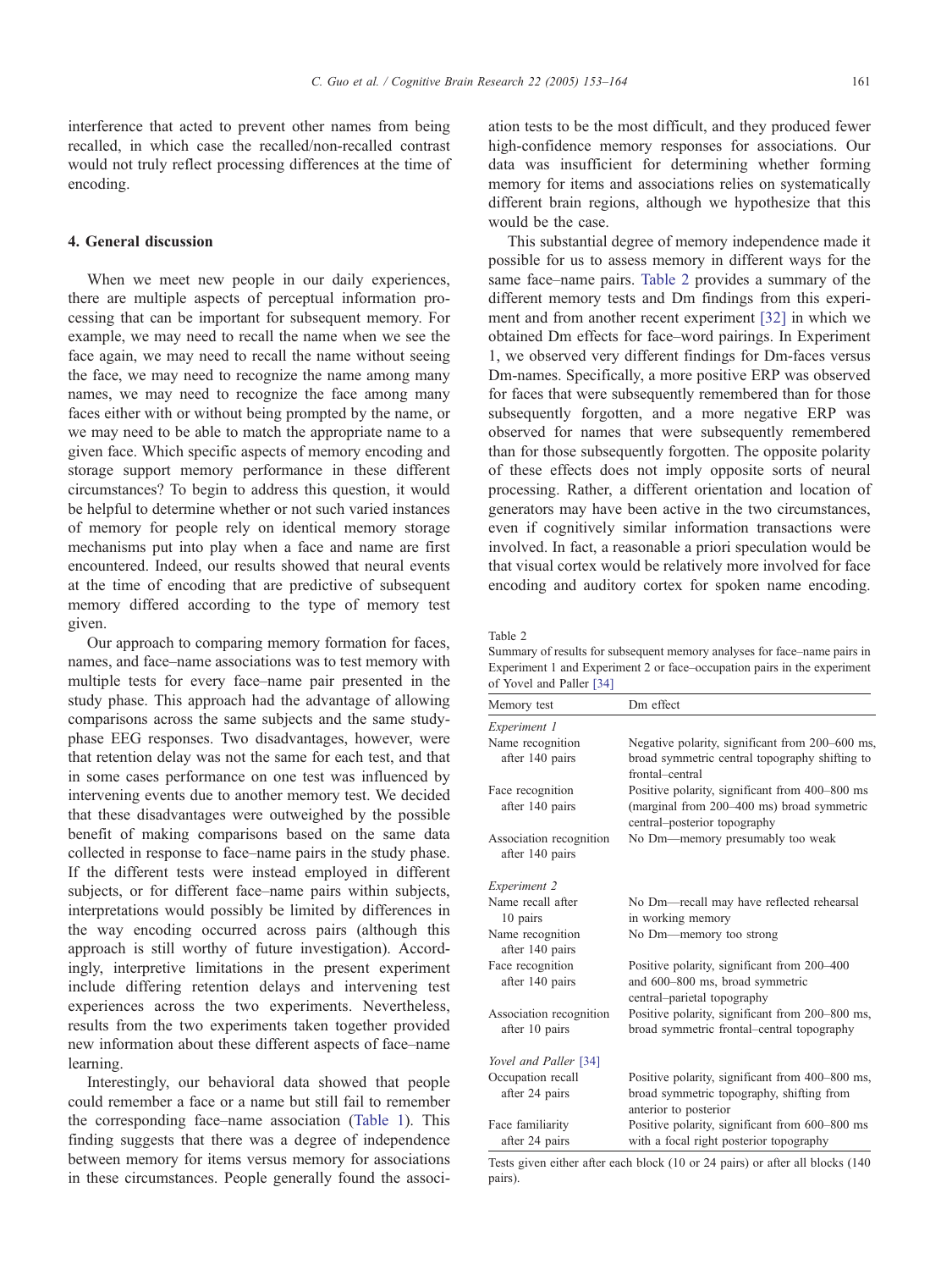Interestingly, Dm with a negative polarity was also found with environmental sounds [\[4\].](#page-10-0) In any event, our results suggest that different neural events were responsible for the effective storage that supported recognizing a face seen once versus recognizing a name heard once.

One limitation in interpreting these differences between Dm-names and Dm-faces is that the retention delay was not identical for these two tests. Based on pilot work, we opted to administer the tests in the same order to each subject in order to maximize the chances of having a sufficient number of trials in each condition. Further research is now required to show that these differences between memory for names and faces are not contaminated by effects of retention delays and that they generalize to different testing situations.

Although previous studies of face–name learning did not use multiple subsequent memory analyses for faces, names, and associations, some related findings have been obtained. Small et al. [\[24\]](#page-10-0) studied brain activation patterns for items and associations with respect to faces and names. Viewing faces alone resulted in greatest activation in posterior hippocampus, whereas hearing names alone resulted in greatest activation in anterior hippocampus. Furthermore, hearing a name presented with a face produced a pattern of hippocampal activity that was not identical to the sum of that elicited by the single-item presentations. Results from our two experiments provide additional evidence that associative memory for such stimuli is qualitatively different from item memory, and also suggest that these differences involve neocortex in addition to hippocampus. Although precise relationships between these fMRI findings and scalp ERP findings are presently unclear, an important goal for future work will be to build such connections by combining ERP and fMRI methodologies.

Memory for face–name associations was suitably robust only in Experiment 2. ERPs were more positive from at least 200–800 ms for subsequently remembered associations compared to forgotten associations. Dm-faces was also observed in Experiment 2, albeit on the basis of a face recognition test given after extra study opportunity due to the intervening association memory test. Nevertheless, Dm-faces was observed as a relative positivity that was somewhat similar to Dm-faces in Experiment 1. Taken together with prior Dm findings using facial stimuli [\[25,34\],](#page-10-0) the formation of a face memory that endures for 30–60 min seems to reliably engage brain activity reflected by ERP positivity at the scalp. Conceivably, these electrical measures reflect encoding activity involved in representing multiple aspects of the episode when the face was presented, rather than only the facial information per se.

Yet, some differences in timing and topography were apparent between Dm-faces and Dm-associations, as shown in [Fig. 4C](#page-5-0),D. This outcome suggests that memory storage may indeed differ for items (faces in this case) as opposed to associations (face–name pairings), but further research will be necessary to show more specifically how memory

storage in these two cases differs. One possible way to obtain relevant evidence might be to include manipulations that differentially promote effective memory storage for faces, names, and face–name associations.

Yovel and Paller [\[34\]](#page-11-0) also studied ERPs elicited by combination stimuli composed of a visual face and auditory speech. Each face was associated with a unique occupation instead of a unique name as in the present study. Strong Dm effects were observed by contrasting ERPs to faces that were recognized as having been presented before and for which the occupation could be recalled versus ERPs to faces that were not recognized. This Dm for occupation recall took the form of a bilateral posterior positivity and was interpreted as a reflection of encoding that supported recollection of the study episode. In contrast, a smaller right-sided positivity was observed for Dm for familiarity; this right posterior positivity was greater for faces that were recognized as having been presented before, but for which the occupation could not be recalled and for which no other details of the study episode could be recalled, versus unrecognized faces. Given that the Dm findings in the present experiment did not show this right-lateralized topography, we infer that our memory results reflect recollective aspects of item and associative memory and not pure familiarity experiences.

[Table 2](#page-8-0) also highlights that these Dm analyses included many different memory tests and retention delays. In order to develop a more complete understanding of the electrophysiology of face–name and face-occupation encoding, and of forming memories for people generally, it will be necessary to sample a much wider portion of the space defined by stimulus factors, test factors, and retention delay. Indeed, retention delay is highly relevant as it pertains not only to the passing of time but also to the number of to-beremembered items (or memory load) and to interference from other processing. We included just a few memory test circumstances here. Future work should continue to explore multiple ways to test memory for people and multiple retention delays.

Forming memories of the people we meet requires that multiple brain regions work together in a coordinated fashion, and understanding this neurocognitive processing will require a combination of methodologies. Prior neuroimaging studies have identified brain activations that occur during face–name learning [\[13,24,26,35\],](#page-10-0) and some of these regions have been specifically associated with successful as opposed to unsuccessful encoding using item-by-item Dm analyses [\[27\].](#page-10-0) Many neuroimaging studies have also attempted to differentiate between memory for items and memory for associations using verbal stimuli (e.g., Ref. [\[5\]\)](#page-10-0). Our findings have attempted to directly compare memory formation for face–name associations to that for the component items. Although this direct comparison has not been made in any prior study, Sperling et al. [\[27\]](#page-10-0) argued that their hippocampal activation for associative encoding was more anterior than previously reported hippocampal activations for item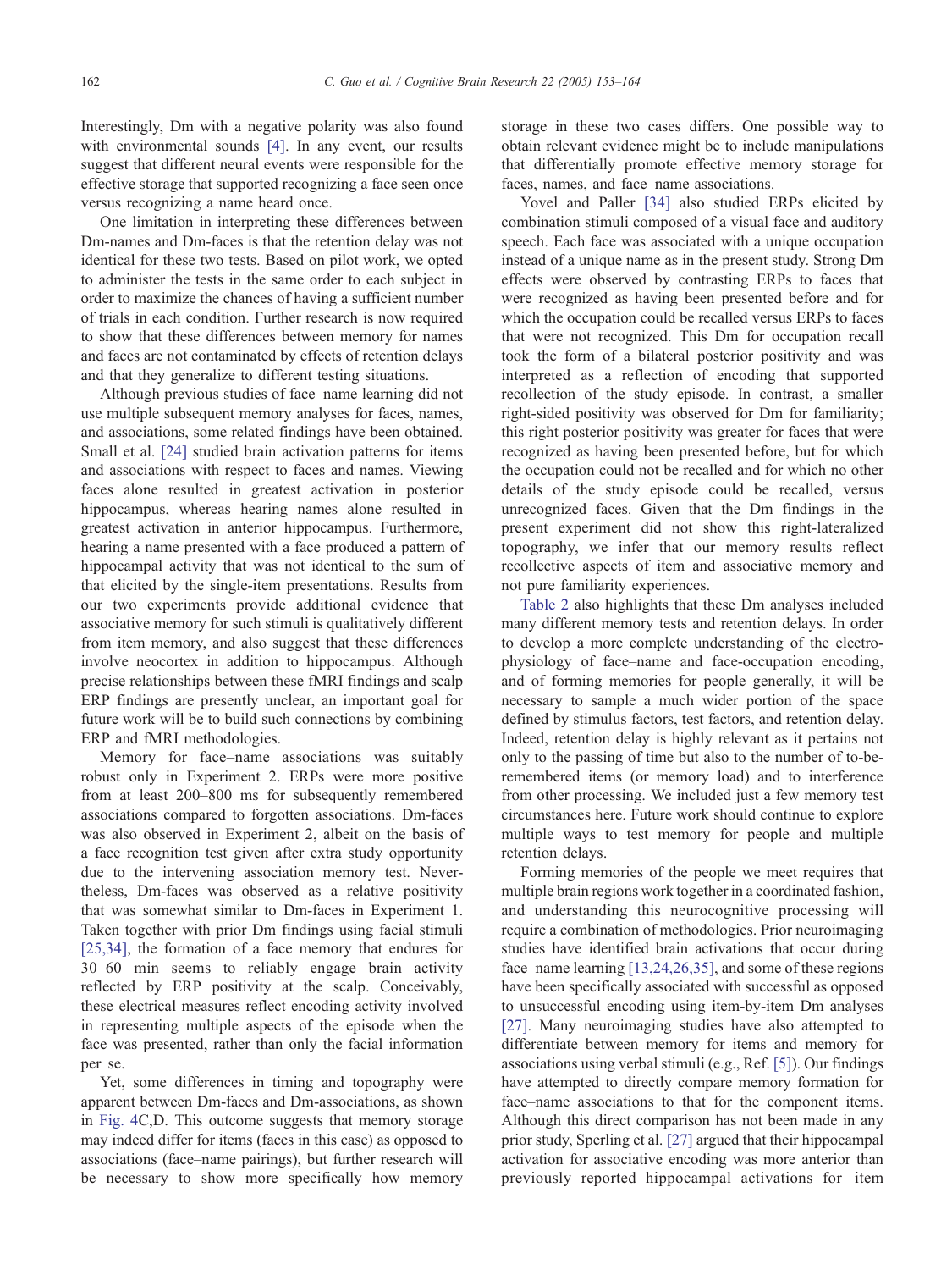<span id="page-10-0"></span>encoding [1,14,30]. At any rate, a common generalization is that stronger associative binding depends more heavily on hippocampal processing and on neocortical–hippocampal connections. This idea is consistent with functional connectivity between hippocampal and frontal regions [27], and perhaps also with the ERP findings we observed for Dm-associations. Moreover, the time course of Dm-associations suggests that the relevant brain events take place over an extended period of time. Additional functional connectivity analyses, perhaps including time–frequency analyses of electromagnetic data (e.g., Refs. [7,15,29]), may be useful for further illuminating the brain events responsible for our ability to link a name to a face.

#### Acknowledgements

This research was supported by the United States National Institutes of Health (grant NS34639). Chunyan Guo was a Visiting Professor at Northwestern University and supported by the National Pandeng Project (95-Special Project-09), the National Natural Science Foundation of China (No.30170322), and the Ministry of Science and Technology of China (2002CCA01000).

#### References

- [1] J.B. Brewer, Z. Zhao, J.E. Desmond, G.H. Glover, J.D. Gabrieli, Making memories: brain activity that predicts how well visual experience will be remembered, Science 281 (1998) 1185-1187.
- [2] K.A. Cameron, S. Yashar, C.L. Wilson, I. Fried, Human hippocampal neurons predict how well word pairs will be remembered, Neuron 30  $(2001)$   $289 - 298$ .
- [3] N.J. Cohen, H. Eichenbaum, Memory, Amnesia, and the Hippocampal System, MIT Press, Cambridge, MA, 1993.
- [4] Y.M. Cycowicz, D. Friedman, The effect of intention to learn novel, environmental sounds on the novelty P3 and old/new recognition memory, Biological Psychology 50 (1999) 35 – 60.
- [5] L. Davachi, A.D. Wagner, Hippocampal contributions to episodic encoding: insights from relational and item-based learning, Journal of Neurophysiology 88 (2002) 982 – 990.
- [6] A. Duarte, C. Ranganath, L. Winward, D. Hayward, R.T. Knight, Dissociable neural correlates for familiarity and recollection during the encoding and retrieval of pictures, Cognitive Brain Research 18  $(2004)$  255 – 272.
- [7] E. Düzel, R. Habib, B. Schott, A. Schoenfeld, N. Lobaugh, A.R. McIntosh, M. Scholz, H.-J. Heinze, A multivariate, spatiotemporal analysis of electromagnetic time–frequency data of recognition memory, NeuroImage 18 (2003) 185-197.
- [8] J. Fell, P. Klaver, K. Lehnertz, T. Grunwald, C. Schaller, C.E. Elger, G. Fernandez, Human memory formation is accompanied by rhinal– hippocampal coupling and decoupling, Nature Neuroscience 4 (2001) 1259 – 1264.
- [9] G. Fernandez, A. Effern, T. Grunwald, N. Pezer, K. Lehnertz, M. Dumpelmann, D. VanRoost, C.E. Elger, Real-time tracking of memory formation in the human rhinal cortex and hippocampus, Science 285 (1999) 1582-1585.
- [10] G. Fernandez, P. Klaver, J. Fell, T. Grunwald, C.E. Elger, Human declarative memory formation: segregating rhinal and hippocampal contributions, Hippocampus 12 (2002) 514 – 519.
- [11] D. Friedman, C. Trott, An event-related potential study of encoding in young and older adults, Neuropsychologia 38 (2000) 542 – 557.
- [12] C. Guo, Y. Zhu, J. Ding, S. Fan, K.A. Paller, An electrophysiological investigation of memory encoding, depth of processing, and word frequency in humans, Neuroscience Letters 356 (2004) 79 – 82.
- [13] K. Herholz, P. Ehlen, J. Kessler, T. Strotmann, E. Kalbe, H.J. Markowitsch, Learning face–name associations and the effect of age and performance: a PET activation study, Neuropsychologia 39 (2001)  $643 - 650$
- [14] B.A. Kirchhoff, A.D. Wagner, A. Maril, C.E. Stern, Prefrontal– temporal circuitry for episodic encoding and subsequent memory, Journal of Neuroscience 20 (2000) 6173 – 6180.
- [15] W.H. Miltner, C. Braun, M. Arnold, H. Witte, E. Taub, Coherence of gamma-band EEG activity as a basis for associative learning, Nature 397 (1999) 434 – 436.
- [16] L.J. Otten, M.D. Rugg, Electrophysiological correlates of memory encoding are task-dependent, Cognitive Brain Research 12 (2001)  $11 - 18$
- [17] L.J. Otten, R.N. Henson, M.D. Rugg, Depth of processing effects on neural correlates of memory encoding: relationship between findings from across- and within-task comparisons, Brain 124 (2001) 399 – 412.
- [18] K.A. Paller, Recall and stem-completion priming have different electrophysiological correlates and are modified differentially by directed forgetting, Journal of Experimental Psychology. Learning, Memory, and Cognition 16 (1990) 1021 – 1032.
- [19] K.A. Paller, Consolidating dispersed neocortical memories: the missing link in amnesia, Memory 5 (1997) 73 – 88.
- [20] K.A. Paller, A.D. Wagner, Observing the transformation of experience into memory, Trends in Cognitive Sciences 6 (2002) 93 – 102.
- [21] K.A. Paller, M. Kutas, A.R. Mayes, Neural correlates of encoding in an incidental learning paradigm, Electroencephalography and Clinical Neurophysiology 67 (1987) 360-371.
- [22] K.A. Paller, G. McCarthy, C.C. Wood, ERPs predictive of subsequent recall and recognition performance, Biological Psychology 26 (1988)  $269 - 276$
- [23] T.F. Sanquist, J.W. Rohrbaugh, K. Syndulko, D.B. Lindsley, Electrocortical signs of levels of processing: perceptual analysis and recognition memory, Psychophysiology 17 (1980) 568-576.
- [24] S.A. Small, A.S. Nava, G.M. Perera, R. DeLaPaz, R. Mayeux, Y. Stern, Circuit mechanisms underlying memory encoding and retrieval in the long axis of the hippocampal formation, Nature Neuroscience 4  $(2001)$  442 – 449.
- [25] W. Sommer, S.R. Schweinberger, J. Matt, Human brain potential correlates of face encoding into memory, Electroencephalography and Clinical Neurophysiology 79 (1991) 457-463.
- [26] R.A. Sperling, J.F. Bates, A.J. Cocchiarella, D.L. Schacter, B.R. Rosen, M.S. Albert, Encoding novel face–name associations: a functional MRI study, Human Brain Mapping 14 (2001) 129-139.
- [27] R. Sperling, E. Chua, A. Cocchiarella, E. Rand-Giovannetti, R. Poldrack, D.L. Schacter, M. Albert, Putting names to faces: successful encoding of associative memories activates the anterior hippocampal formation, NeuroImage 20 (2003) 1400 – 1410.
- [28] L.R. Squire, D.L. Schacter (Eds.), Neuropsychology of Memory, 3rd edn., Guilford Press, New York, 2002.
- [29] F. Varela, J.P. Lachaux, E. Rodriguez, J. Martinerie, The brainweb: phase synchronization and large-scale integration, Nature Reviews. Neuroscience 2 (2001) 229 – 239.
- [30] A.D. Wagner, D.L. Schacter, M. Rotte, W. Koutstaal, A. Maril, A.M. Dale, B.R. Rosen, R.L. Buckner, Building memories: remembering and forgetting of verbal experiences as predicted by brain activity, Science 281 (1998) 1188-1191.
- [31] A.D. Wagner, W. Koutstaal, D.L. Schacter, When encoding yields remembering: insights from event-related neuroimaging, Philosophical Transactions of the Royal Society of London. Biology 354 (1999) 1307 – 1324.
- [32] H. Weyerts, I. Tendolkar, H.G. Smid, H.J. Heinze, ERPs to encoding